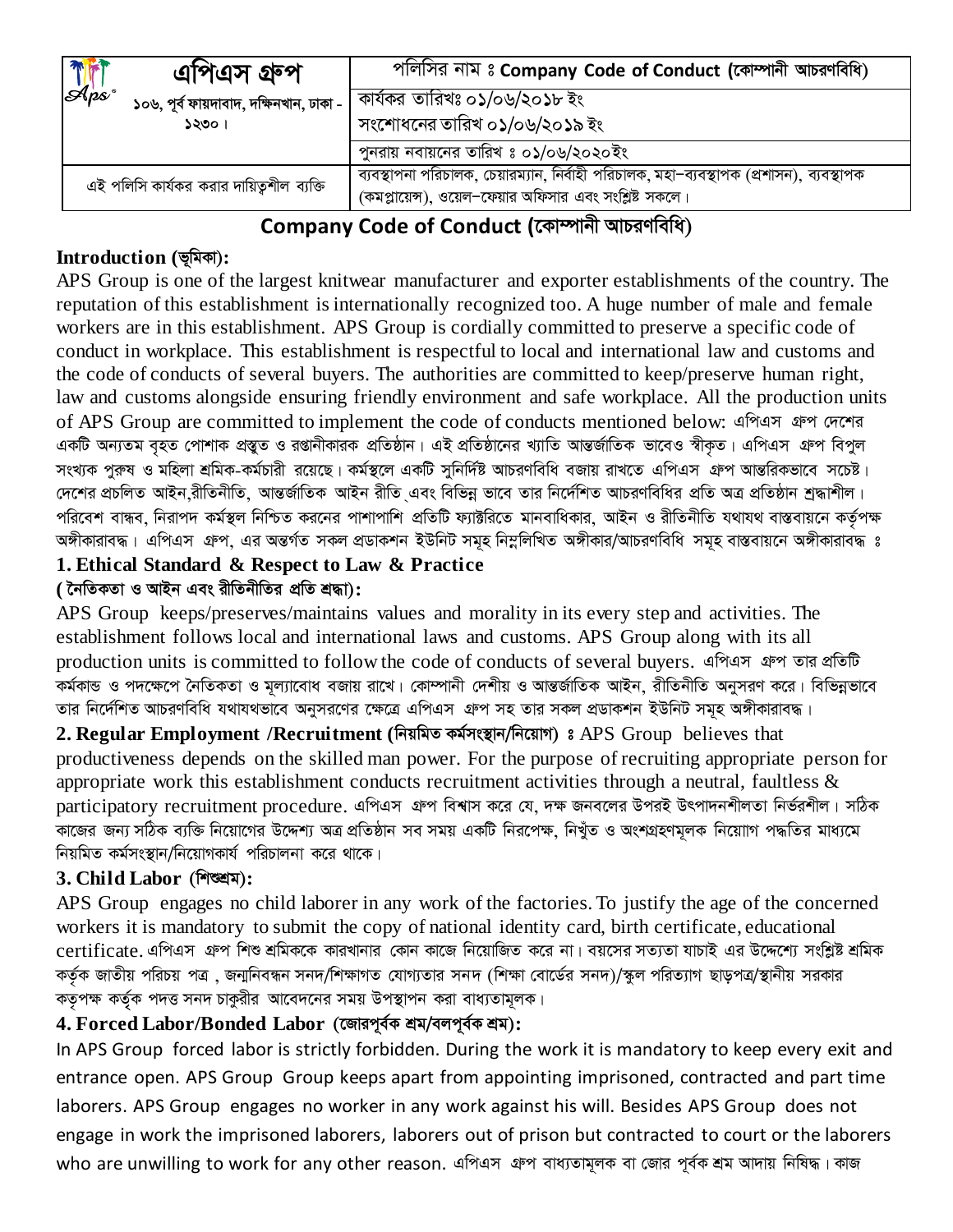চলাকালীন ফ্যাক্টরীর প্রতিটি প্রবেশ/বাহির পথ খোলা রাখা বাধ্যতামূলক। ফ্যাক্টরীসমূহ বন্দী শ্রমিক, চুক্তিবদ্ধ শ্রমিক, খন্ডকালীন শ্রমিক নিয়োগ থেকে সম্পূর্নভাবে বিরত থাকে। কোন শ্রমিককে তার ইচ্ছার বিরুদ্ধে এপিএস গ্রুপ এ নিয়োগ করা কঠোরভাবে নিষিদ্ধ করা হয়েছে। তাছাড়া কারা বন্দী,অথবা কারাগারের বাহিরে কিন্তু আদালতের সাথে চক্তিবদ্ধ বা চক্তিপত্রে আবদ্ধ কিংবা অন্য যে কোন কারনে অনিচ্ছুক শ্রমিককে কাজে ব্যবহার করে না।

#### 5. Discrimination ( বৈষম্যমূলক আচরণ)ঃ

In APS Group recruitment, promotion, increment are done on the basis of one's qualification. There is no discrimination here because of the difference of gender, religion, color, language, and race. Equal right is ensured for male and female. এপিএস গ্রুপ শ্রমিক নিয়োগ,পদন্নোতি,বেতন বৃদ্ধি যোগ্যতার ভিত্তিতে করা হয়। এখানে লিঙ্গ, ধর্ম, বর্ণ, ভাষা,জাতি ভেদে কোন বৈষম্য করা হয় না। নরী-পুরুষের সমান অধিকার নিশ্চিত করা হয়।

#### $6.$  Harassment  $\&$  Abuse (হয়রানি ও নির্যাতন):

We try our level best to ensure any kind of harassment free working conditions in APS Group along with physical, verbal, mental, sexual harassment. Every worker of the company is treated respectfully. এপিএস গ্রুপ এ শারীরিক,মৌখিক,মানসিক ও যৌন হয়রানীসহ যে কোন ধরনের হয়রানী এবং নির্যাতন মুক্ত কাজের পরিবেশ নিশ্চিত করতে আমরা সচেষ্ট। কোম্পানীর প্রতিটি শ্রমিক কর্মচারীর সাথে সম্মান ও শ্রদ্ধাপূর্ন আচরণ করা হয়।

#### 7. Working Hours (কাজের সময়):

No worker is allowed to work over 60 hours a week and average 56 hours a year. Here it is mentionable that as per the notification of the Govt. work up to 72 hours per week is allowed for the special/emergency cause. All the officers, staffs and workers enjoy one day off without fail among seven days. The company engages no female worker in work from  $10:00 \text{ pm}$  to  $06:00 \text{ am}$  without their consent.কোন শ্রমিককে প্রতি সপ্তাহে ৬০(ষাট) ঘন্টার উপর এবং এক বছরে সপ্তাহে গড়ে ৫৬ ঘন্টার উপর কাজ করার অনুমোদন প্রদান করা হয় না। এখানে উল্লেখ্য যে, সরকারী প্রজ্ঞাপন মোতাবেক কোম্পানীর বিশেষ প্রয়োজনে বা জরুরী মহর্তে সপ্তায়ে ৭২ ঘন্টা পর্যন্ত কাজ করা যাবে। সকল কর্মকর্তা কর্মচারী ও শ্রমিক প্রতি ৭(সাত) দিনের মধ্যে ন্যূনতম ১(এক) দিন অবশ্যই সাগুহিক ছুটি ভোগ করে। কোম্পানী রাত ১০(দশ) ঘটিকা থেকে সকাল ৬(ছয়) ঘটিকা পর্যন্ত কোন মহিলা শ্রমিককে তাদের সম্মতি ব্যতিরেকে কাজে নিয়োজিত করে না।

## 8. Health and Safety (স্বাস্থ্য ও নিরাপত্তা):

APS Group ensures safe and hygienic working environment/conditions for workers and staffs. Necessary description about this has been given in health and safety policy. The company takes necessary steps to identify risk and hindrance on the way of ensuring safe and hygienic working conditions/environment. এপিএস গ্রুপ এর শ্রমিক এবং কর্মচারীদের নিরাপদ ও স্বাস্থ্য সম্মত কর্মপরিবেশ নিশ্চিত করে। কোম্পানীর স্বাস্থ্য ও নিরাপত্তা নীতিমালায় এ সম্পর্কিত প্রয়োজনীয় দিক নির্দেশনা প্রদান করেছে। নিরাপদ ও স্বাস্থ্যসম্মত কর্মস্থল নিশ্চিতকরনের পথে প্রতিবন্ধকতা ও ঝুঁকি সমূহ চিহ্নিতকরণ ও তাৎক্ষণিকভাবে দূরীকরণে কোম্পানী যথাযথ উদ্যোগ ও পদক্ষেপ গ্রহণ করে থাকে।

### 9. Wages  $\&$  and Benefits (বেতন ও সুবিধাদি):

In APS Group the salary of workers is fixed up according to the gazette and notification of People's Republic of Bangladesh. They are issued pay slip before paying their salary. Besides these they enjoy annual increment, festival bonus, attendance bonus, maternity benefits.

Besides over time is voluntary and over time compensation is paid with monthly salary according to the existing labor law.

গণ-প্রজাতন্ত্রী বাংলাদেশ সরকারের বেতন ভাতা গেজেট নোটিফিকেশন অনুযায়ী এপিএস গ্রুপ এ কর্মরত শ্রমিক-কর্মচারীদের বেতন-ভাতা নির্ধারণ করা হয়। বেতন-ভাতা প্রদানের পূর্বে প্রত্যেককে পে-স্লিপ দেওয়া হয়। এছাড়াও বাৎসরিক ইনক্রিমেন্ট,উৎসব বোনাস,হাজিরা বোনাস,মাতৃত্বকালীন সুবিধা প্রদান করা হয়।

এছাড়াও কোম্পানীতে অতিরিক্ত কাজ স্বেচ্ছাভিত্তিক এবং অতিরিক্ত কাজের ক্ষেত্রে দেশের প্রচলিত শ্রম আইনের আলোকে অতিরিক্ত কাজের জন্য প্রাপ্য ভাতা মাসের বেতনের সাথে পরিশোধ করা হয়।

10. Environment (পরিবেশ): APS Group is always careful of maintaining all the environmental rules and regulations in. In the environment policy of the company it is given importance on environment. This company stays far from any kind of activities which are harmful for the persons engaged in work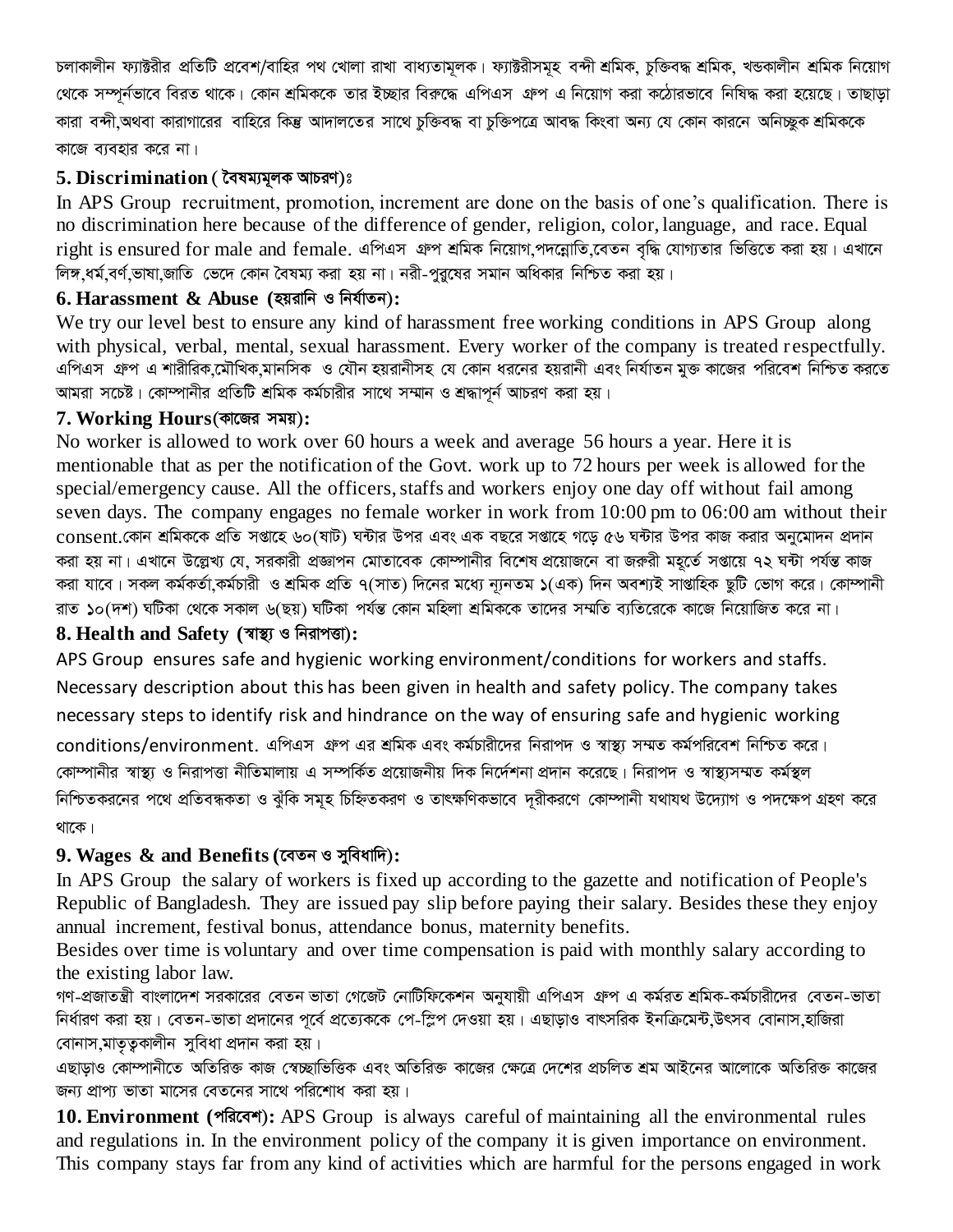and the environment of outside area of the company. Taking necessary steps along with afforestation and garbage refinement APS Group keeps contribution on environment. এপিএস গ্রুপ পরিবেশগত বিধি-বিধান যথাযথভাবে মানতে সর্বদাই সচেষ্ট। কোম্পানীর পরিবেশ সংক্রান্ত নীতিমালায় পরিবেশ সংরক্ষণের উপর গুরুত আরোপ করা হয়। কোম্পানীতে কর্মরত ব্যক্তিবর্গ এবং পার্শ্ববর্তী এলাকার পরিবেশের জন্য ক্ষতিকর যে কোন কর্মকান্ড থেকে এই কোম্পানী বিরত থাকে। বৃক্ষরোপণ বর্জ্য পরিশোধনসহ প্রয়োজনীয় ব্যবস্থা গ্রহনের মাধ্যমে এপিএস গ্রুপ পরিবেশ সংরক্ষণে ভূমিকা রাখছে।

### 11. Freedom of Association (সংগঠন করার স্বাধীনতা):

APS Group gives freedom to its all employees to form association in a legal and peaceful way. The workers and staffs are helped to express their opinion freely to form welfare fund and worker forum. এপিএস গ্রুপ তার কর্মরত শ্রমিক কর্মচারীদের আইন সঙ্গত ও শান্তিপূর্নভাবে সংগঠন করার স্বাধীনতা প্রদান করে। স্বাধীনভাবে মত প্রকাশ মুক্তচর্চা, কল্যাণ সমিতি/শ্রমিক ফোরাম গঠন ইত্যাদিতে শ্রমিক কর্মচারীদের যথাযথ সহায়তা প্রদান করা হয়।

## 12. Disciplinary Practices (শৃঙ্খলামূলক ব্যবস্থা):

APS Group takes disciplinary action against workers in accordance with labor law. It is strictly forbidden to punish physically violating human rights. কোম্পানী প্ৰয়োজনে প্ৰচলিত শ্ৰম আইনের আলোকে শ্ৰমিক-কর্মচারীদের বিরুদ্ধে শাস্তিমূলক ব্যবস্থা গ্রহণ করে থাকে। মানবাধিকার লজ্ঞন পর্বক শারীরিক শাস্তি প্রদান কঠোরভাবে নিষিদ্ধ করা হয়েছে।

#### 13. Social Commitment (সামাজিক দায়বদ্ধতা):

APS Group participates in social cultural activities actively. The company proclaims unity of the general people paying economic help in developing school, college and hospital. APS Group is committed to several socio welfare along with participating in sports activities, garments and relief distribution among the destitute, এপিএস গ্রুপ সমাজ কল্যাণমূলক কর্মকান্ডে সক্রিয়ভাবে অংশগ্রহণ করে। স্কল,কলেজ ও হাসপাতালের উন্নয়নে আর্থিক সহায়তা প্রদান পর্বক স্থানীয় জনসাধারনের একাত্মতা ঘোষনা করে। দঃস্থ ও দর্গতদের মাঝে ত্রাণ ও পোশাক বিতরণ ও খেলাধলা কার্যক্রমে অংশগ্রহণ সহ বিভিন্নভাবে সামাজিক কল্যাণে এপিএস গ্রুপ অঙ্গীকারাবদ্ধ।

### 14. Honesty & Transparency (সততা ও সচ্ছতা):

APS Group believes that it is keeping a special contribution to make a safe and constant environment dejecting bribe and corruption inside the establishment. APS Group inspires its officers and staffs to report any kind of doubtful activities. Otherwise if taking bribe and corruption is proved against employee, as early as possible he is punished conducting judicial proceedings and if needed, he is suspended. APS Group follows the honesty and transparency principle strictly about the doubtful and illegal activities. এপিএস গ্রুপ বিশ্বাস করে যে,প্রতিষ্ঠানের মধ্যে যে কোন প্রকার ঘুষ ও দুর্নীতিকে নিরুৎসাহিত করে একটি নিরাপদ ও স্তিতিশীল পরিবেশ তৈরি করতে বিশেষ ভূমিকা পালন করছে। এপিএস গ্রুপ তার কর্মকর্তা ও কর্মচারীদের যে কোন সন্দেহজনক কার্যকলাপ রিপোর্ট করতে উৎসাহিত করে। অন্যথায় কোন কর্মচারীর বিরুদ্ধে ঘুষ ও দুর্নীতির প্রমান পাওয়া গেলে অবিলম্বে উক্ত কর্মচারীর বিরুদ্ধে যথাযথ বিচারকার্য শুরু করে শাস্তি প্রদান এবং প্রয়োজনে বহিষ্কার করা হয়। এপিএস গ্রুপ সন্দেহজনক ও বে-আইনী কার্যক্রমে সংক্রান্ত বিষয়ে সততা এবং স্বচ্ছাতা নীতি কঠোরভাবে অনুসরণ করে।

15. Subcontract (সাবকট্রাষ্ট) ঃ Ethically APS Group doesn't do any subcontract work. But different kinds of accessories are bought from the companies approved by the buyers. But it is mentionable that if any company wishes to do subcontract work from us, they have to abide by the COC of us and buyers and the buyers should be informed. Subcontract work has to be done only through buyer approval, not in another way. নীতিগতভাবে এপিএস গ্রুপ কোন সাবকন্ট্রাক্ট কাজ করেে না। তবে বিভিন্নভাবে এক্সেসরিজ অবশ্যই বায়ায় কর্তৃক মনোনীত ও অনুমোদিত সরবরাহকারী প্রতিষ্ঠান থেকে কেনা হয়। তবে উল্লেখ্য যে প্রয়োজনে কোম্পানী কোন সাবকট্রাক্ট করতে চাইলে অবশ্যই সেই কোম্পানীকে আমাদের সিওসি এবং বায়ার সিওসি মেনে চলতে হবে এবং উক্ত তথ্য অবশ্যই বায়ারদের অবহিত করতে হবে। শুধুমাত্র বায়ারদের অনুমোদন সাপেক্ষে সাবকন্ট্রাক্ট করা যাবে অন্যথায় নয়।

### 16. Security (নিরাপত্তা):

APS Group maintains its security system so that drug, explosive and prohibited substance do not go with shipment. To ensure internal safety and to stop the entrance of outsiders into the factory the security guards are deployed in several points twenty four hours. এপিএস গ্রুপ তার প্রত্যেকটি প্রতিষ্ঠানে নিরাপত্তা পদ্ধতি বজায় রাখে যাতে নিষিদ্ধ কোন দ্রব্য(নেশাজাত বিষ্ণোরক বায়োঝুকি বা অন্যান্য নিষিদ্ধ দ্রব্য) বিদেশগামী চালানের মধ্যে চলে যেতে না